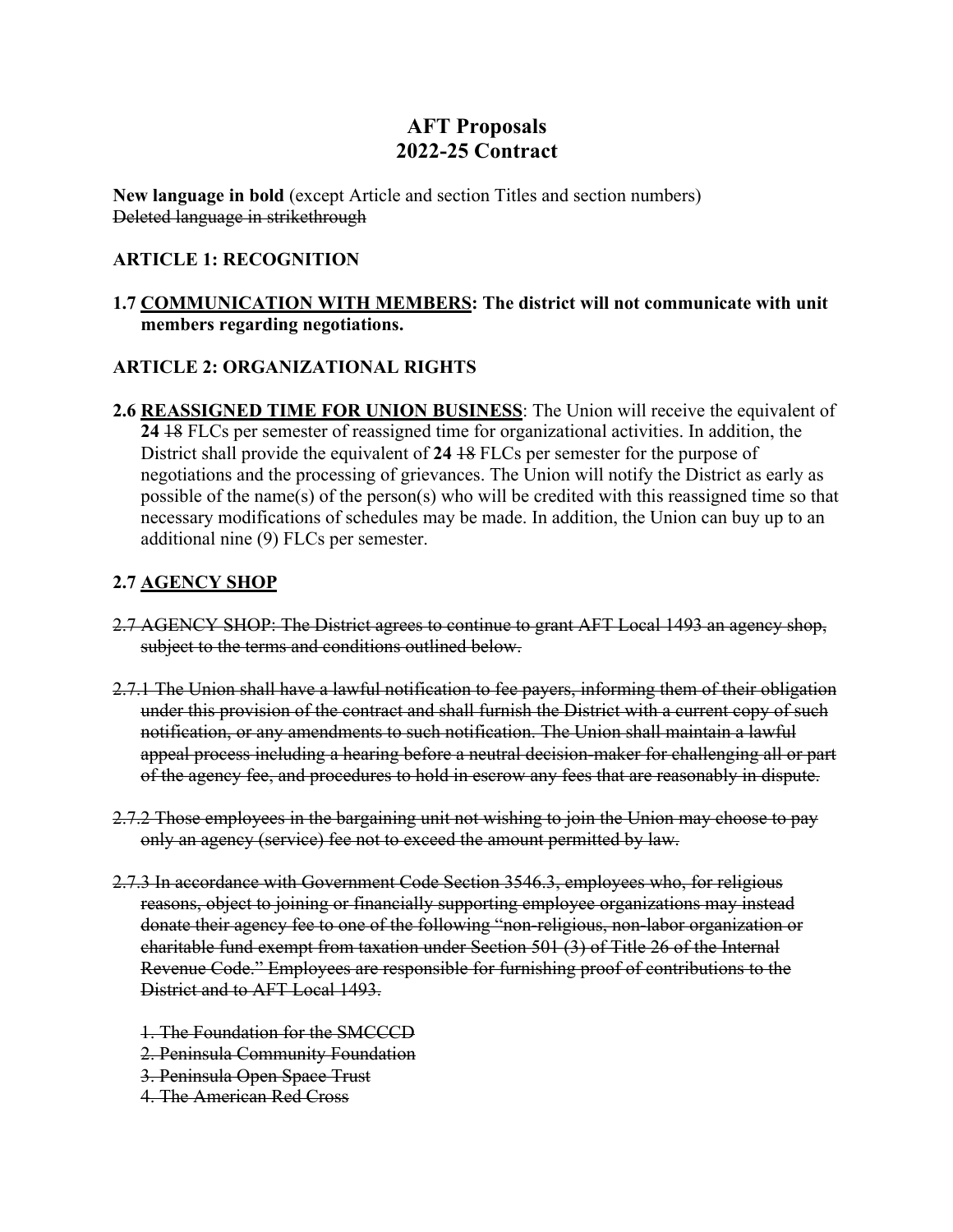5. United Way 2.7.4

The Union will give each member of the unit a form to complete on which they can indicate whether they want to join the Union, pay only the agency fees or object to payment based on religious belief. In the event an employee fails to indicate a choice, the agency fee will be assessed.

2.7.5 The Union is responsible for all required notifications to employees of their obligations under this Article and resolution of all employee disputes related to their obligations, including all costs related to such notifications and resolutions.

2.7.6 The Union agrees it shall reimburse the District for any and all litigation costs and attorney fees and shall hold the District harmless from any liability arising from any and all claims, demands, lawsuits or any other actions arising from any implementation or compliance with the Article, or District reliance on any list, notice, document, certification or authorization furnished under this Article by the Union.

2.7.7 The District and AFT Local 1493 agree that implementation of this Agency Shop agreement is intended to be consistent with all federal, state and local laws and regulations applicable to such agreements.

### **ARTICLE 6: WORKLOAD**

**Define the role of faculty coordinators**

# **ARTICLE 7: HOURS OF EMPLOYMENT**

### **Faculty may elect to perform at least half of their hours of employment remotely.**

**Faculty members who are assigned to direct or coordinate programs that involve direction of programs that require significant responsibilities outside of the academic year, may be assigned to either an eleven (11) or twelve (12) month school year through mutual agreement between AFT and the District. The additional months will be paid at the same monthly rate as in the 10-month salary schedule.**

7.6 Full-time counseling faculty shall be present on campus while performing assigned duties, unless an alternate location is assigned or approved, a minimum of thirty (30) hours per week, twenty-two (22) of which are for scheduled professional *counseling* duties and eight (8) of which are for performing other professional duties (as outlined in Appendix D2- A2) Regular and contract counselors shall also be responsible for developing and fulfilling a professional responsibilities plan, as described in Article 6, with a minimum value of 5 points. *Both full-time and part-time counselors shall be required to conduct no more than 50% of their scheduled counseling appointments in person. Online counseling appointments and other professional duties, including "prof time" and the completion of the Professional Responsibilities Plan, shall be carried out at a time and place appropriate*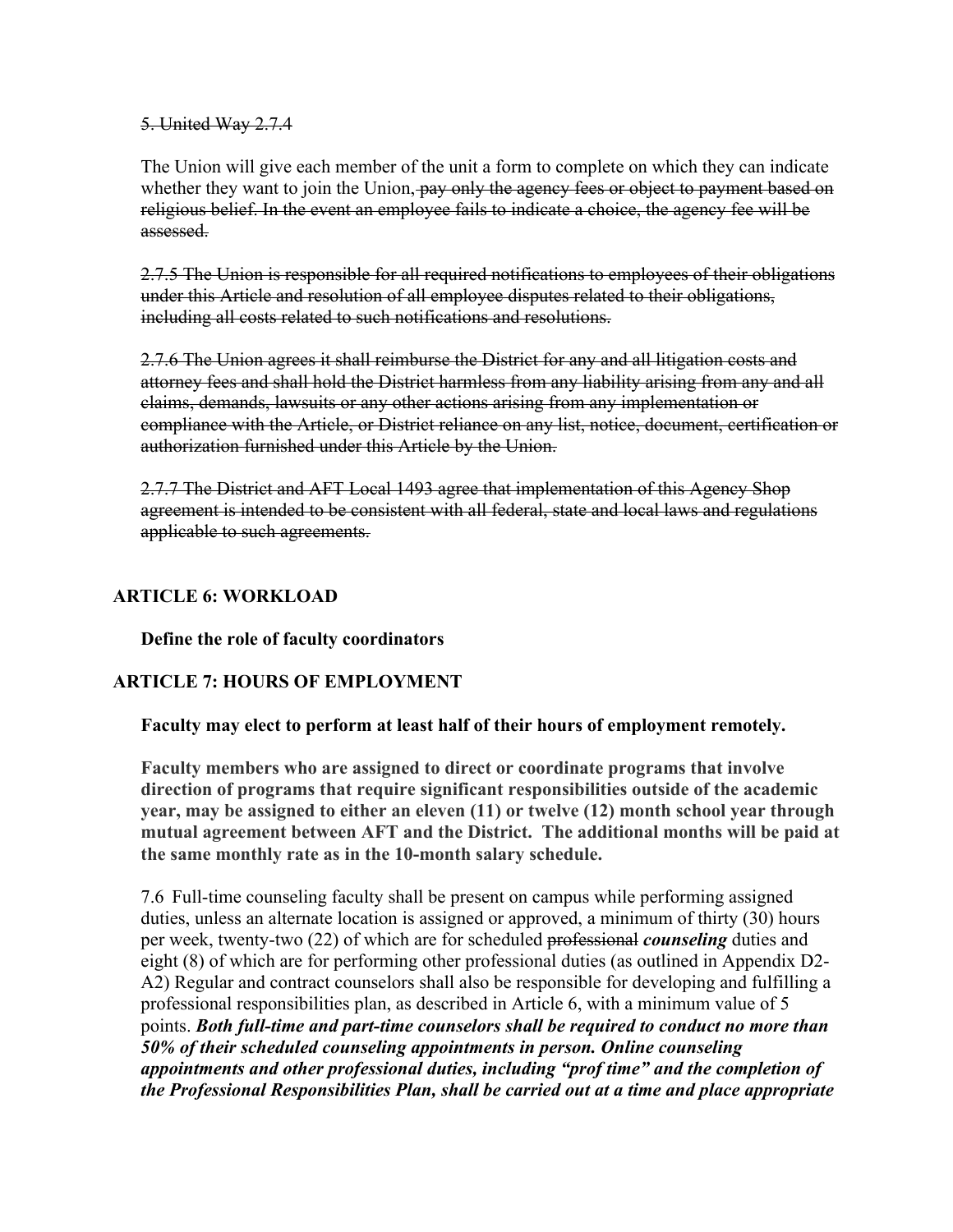*for the activity***.**For the purposes of calculating adjunct load, non-ancillary fulltime weekly duties are 30 hours. "Scheduled Counseling Duties" means any of the following:

- Scheduled or drop-in counseling appointments with student*s conducted in person*;
- *Scheduled or drop-in counseling appointments with students conducted remotely;*
- Group appointments with students *conducted in person*;
- Group appointments with students *conducted remotely;*
- Working with students in class, in collaborations with instructional faculty;
- Program coordination, student workshops, or case management activities, so long as they are approved or assigned by the dean;
- Counseling observations for evaluations; or
- Additional duties as approved or assigned by the dean that directly support students.

Hours are prorated for regular and contract counselors with less than a full-time assignment. Part- time counselor load assignments shall include 1 hour of "other professional duties" time for every 3 FLCs of counselor duties.

# *Recognizing that counselors demonstrate flexibility in responding to student needs, Counselors shall have autonomy over "prof time" and shall not required to schedule their prof time hours each week.*

Coordination is recognized as a critical and necessary function of specific counselor assignments. Coordination is defined as any responsibilities of leading and organizing a program, initiative or project outside of the primary responsibilities of counselor duties (as outlined in Appendix D2-A1). The assignment of coordination time is mutually agreed upon by the dean and the counselor as commensurate and appropriate to the counselor assignment. *For adjunct counselors and full-time counselors carrying an overload, coordination shall be paid at the non-instructional laboratory rate.*

# **ARTICLE 8: PAY AND ALLOWANCES**

**8.14 LARGE CLASS PAY:** A large class for the purpose of additional compensation under the terms of this Article is defined as having 40 70 or more students enrolled at census.

Deans will engage in a collaborative process with department faculty to determine which courses can be appropriately designated as "large classes". Eligible courses are those that meet general education, UC, and CSU requirements, those that meet graduation requirements, major requirements, and vocational courses required for a certificate, degree, or transfer. (Ineligible courses are television courses, open skills labs, Cooperative Education, all matriculation activities, team sports, team taught courses, independent study, and all courses numbered in the 600's and 700's.

Assignment to teach a large class is voluntary.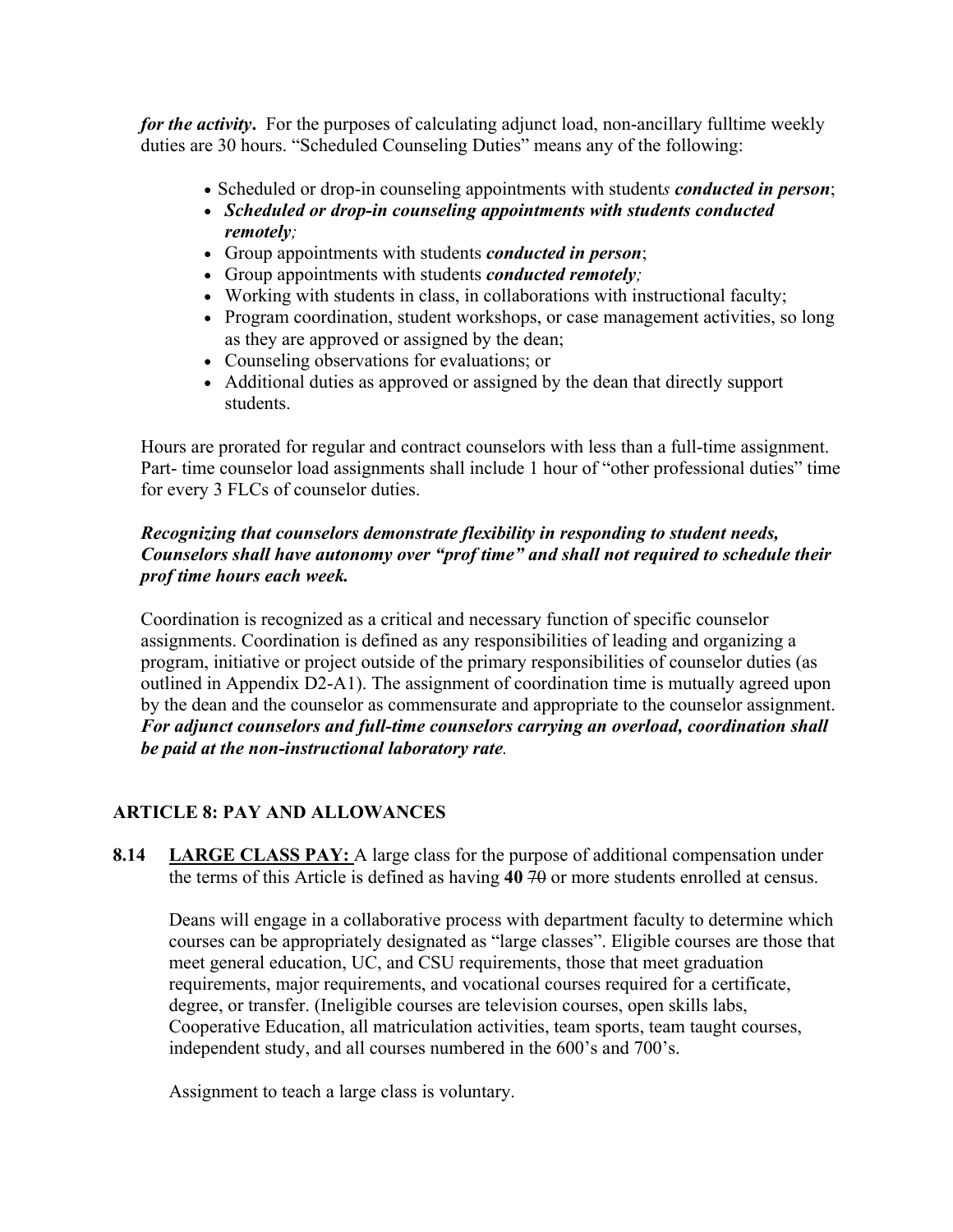Additional compensation is at the special rate of pay and does not affect the FLC for the course. The compensation is consideration for the extra time needed for required paperwork.

Additional weekly compensation for large classes: 70-94 students 3 hours 95-119 students 4 hours 120-144 students 5 hours 145-169 students 6 hours

AFT and the District agree to the above for a trial period of four (4) semesters beginning with the Fall 2005 semester. This agreement may be extended by mutual consent.

This shall remain in effect until June 30, 2015.

**Teaching large classes result in additional preparation time and/or time grading, time, spent with individual students, etc. Faculty with such assignments shall be granted additional credit for such classes. Credit for oversize classes will be granted on the basis of actual enrollment on the first census for the class. Credit for oversize classes will be assigned using the following formula:**

| <b>Number of Students</b> | <b>Lecture Hour</b> |
|---------------------------|---------------------|
|                           | <b>Equivalents</b>  |
| 40 or less                | 1.0                 |
| $41 - 55$                 | 1.2                 |
| $56 - 70$                 | 1.4                 |
| 71-85                     | 1.6                 |
| 86-100                    | 1.8                 |
| 101-115                   | 2.0                 |
| 116-130                   | 2.2                 |
| 131-145                   | 2.4                 |
| 146-160                   | 2.6                 |

**Hourly salaries of adjunct part-time teaching oversized classes will be multiplied by the appropriate Lecture Hour Equivalent as listed above.**

**This section also applies to online courses.**

**Compensate faculty for TBA Hours at the appropriate hourly rate.**

**Compensate part-time faculty for attending division meetings, attending committee meetings, and doing other professional responsibilities outside of teaching (e.g. program review, annual plans, SLO, etc.)**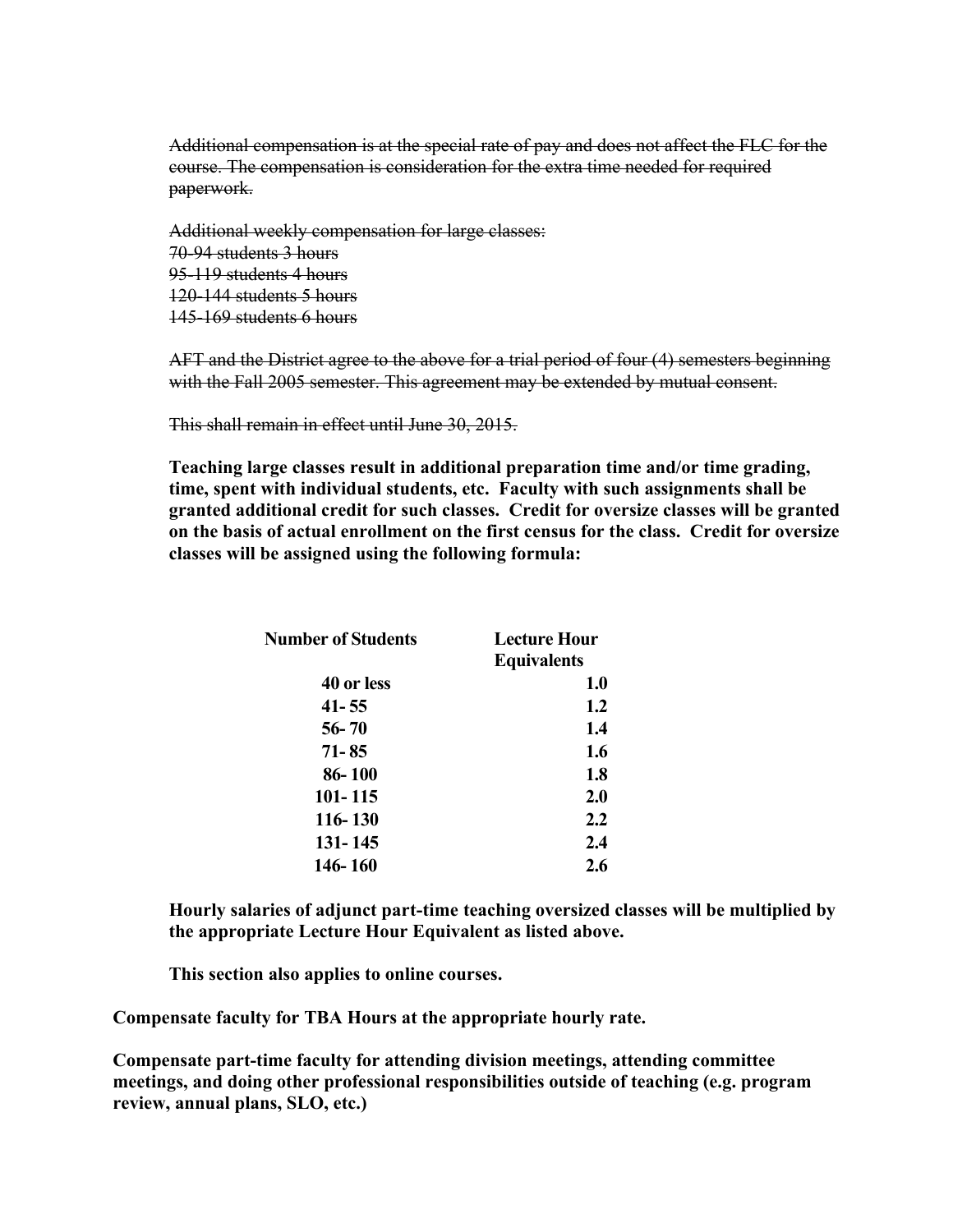### **Part-time faculty will get paid for holidays if they are assigned to work on that day of the week.**

**Teaching HyFlex or in multiple modalities concurrently will be voluntary. Faculty who voluntarily teach HyFlex, or who teach two concurrently scheduled sections in different modalities will have their course loaded at 1.5 the regular load.**

# **COMPENSATION**

#### Increase salaries as follows:

1. Wage increases for all full and part-time faculty as follows:

2% effective with the beginning of the fall semester 2022 2% effective with the beginning of the fall semester 2023 2% effective with the beginning of the fall semester 2024

2. If the assessed valuation of property, as determined by the San Mateo County Assessor's Office Local Combined Roll prepared by the County Assessor's Office, increases by more than  $2\%$  for  $2022-23$ ,  $2023-24$  or  $2024-25$ ,  $80\%$  of the assessed valuation increase above  $2\%$ will be added to the 2.0% compensation increases stated above effective with the beginning of the fall semester of that year. For example, if the assessed valuation increases by 8.0%, then 80% of the 6%, i.e. 4.8%, will be added to the 2% of the given year.

### **For the 2023-24 academic year, the District will achieve the 85% pro-rata pay for instructional part-timers.**

# **ARTICLE 9: HEALTH AND WELFARE BENEFITS**

Increase the Medical Cap as follows for each year of the agreement:

| Single  | \$100 per month |
|---------|-----------------|
| 2 party | \$200 per month |
| Family  | \$300 per month |

Improve health care benefits for part-time faculty.

Increase coverage for dental plan.

**Part-time faculty will be included in the District's dental and vision plans.**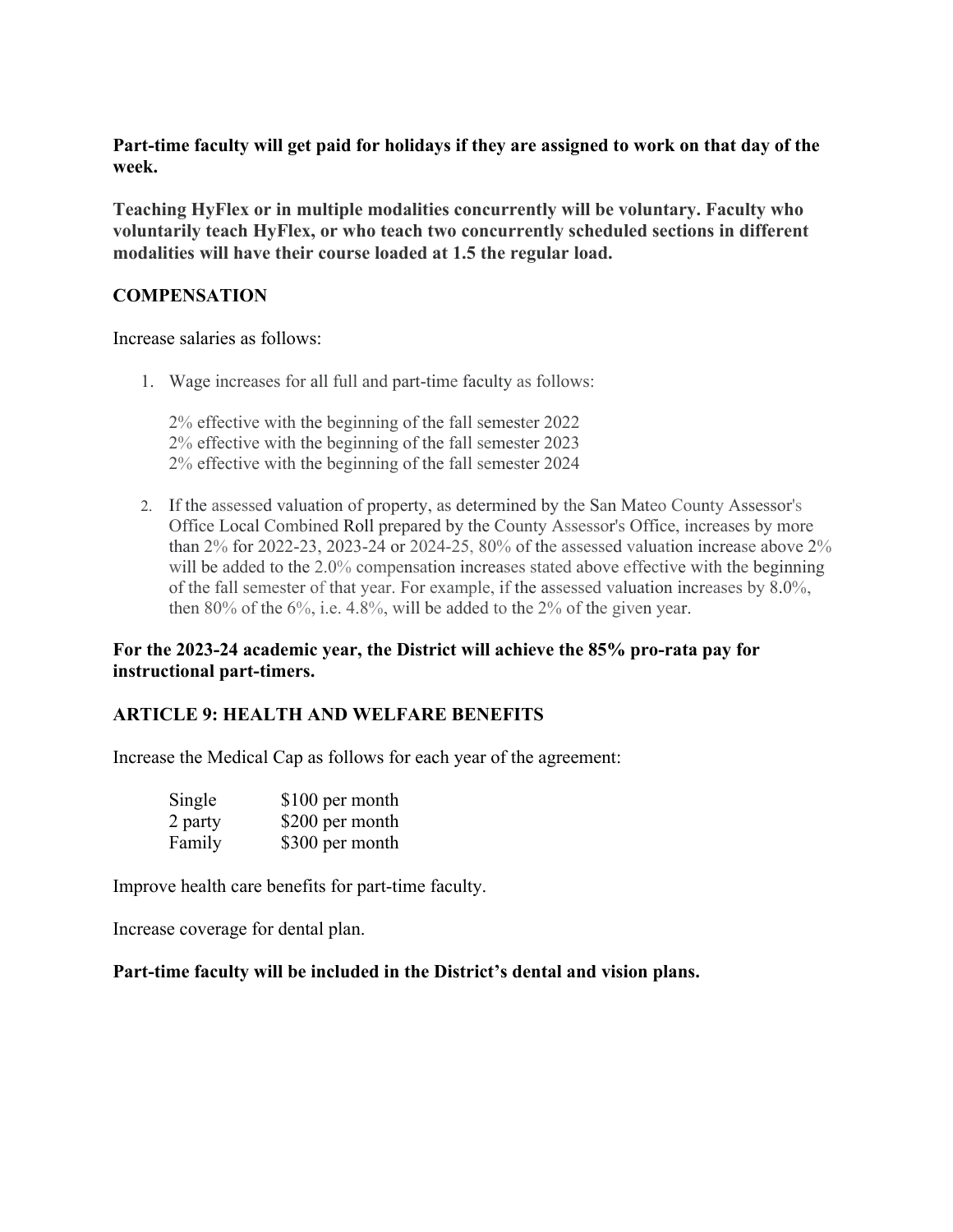# **ARTICLE 11: LEAVES OF ABSENCE**

- 11.9 **MATERNITY/CHILD BONDING LEAVE:** The Board of Trustees shall grant **one month of paid** maternity and/or child bonding leave without pay to members of the unit **who qualify** in accordance with the Family Medical Leave Act, the California Family Rights Act, and the District Policy on Leaves of Absence. Accumulated sick leave may be used for any period of time **after the one month of paid leave** that the employee must be absent from work as prescribed by the physician in accordance with the provisions of the Family Medical Leave Act and the California Family Rights Act.. Such leave shall run concurrently with sick leave, extended leave and any other leave granted under the provisions of this Agreement. As with other leave without pay, no sick leave benefits shall accrue to employees on an unpaid portion of maternity/child bonding leave.
- **11.16 Public Service Leave (new) Every unit member who is elected or appointed to a public office, either Local, State or Federal or who serves as an elected officer of any local community college district public employee organization, or of any statewide or national public employee organization, shall have the right, upon request, to a paid leave of absence of up to ten (10) days in any academic year without loss of compensation for the purpose of enabling the employee to attend periodic, stated, special, or regular meetings of the body of the organization on which the employee serves.**

# **Article 13: PROFESSIONAL DEVELOPMENT POGRAM**

**13.3 LEVEL OF FUNDING FOR PROGRAM:** The level of funding will be **two** one percent (**2** 1%) of the District budget for regular academic and third- and fourth-year tenure track academic employees of the unit plus \$50,000 from a combination of Partnership for Excellence and Faculty Development funds, to the extent those funds are available, for extended leaves.

# **ARTICLE 18: SUMMER SESSION EMPLOYMENT**

# **18.1 CONTRACT ARTICLES THAT APPLY DURING SUMMER SESSION:**

# **Add Article 19: Part-Time Employment**

# **ARTICLE 19: PART-TIME EMPLOYMENT**

19.2.4 When feasible, each College Division will make reasonable efforts to provide part-time faculty with the same or similar faculty load as an assignment of at least the same or similar faculty load **as the highest load ever assigned to each part-time faculty**, in the previous term, if **provided that** the part-time faculty member has received two (2) consecutive satisfactory evaluations or has been given an assignment for six (6) semesters with no negative evaluations.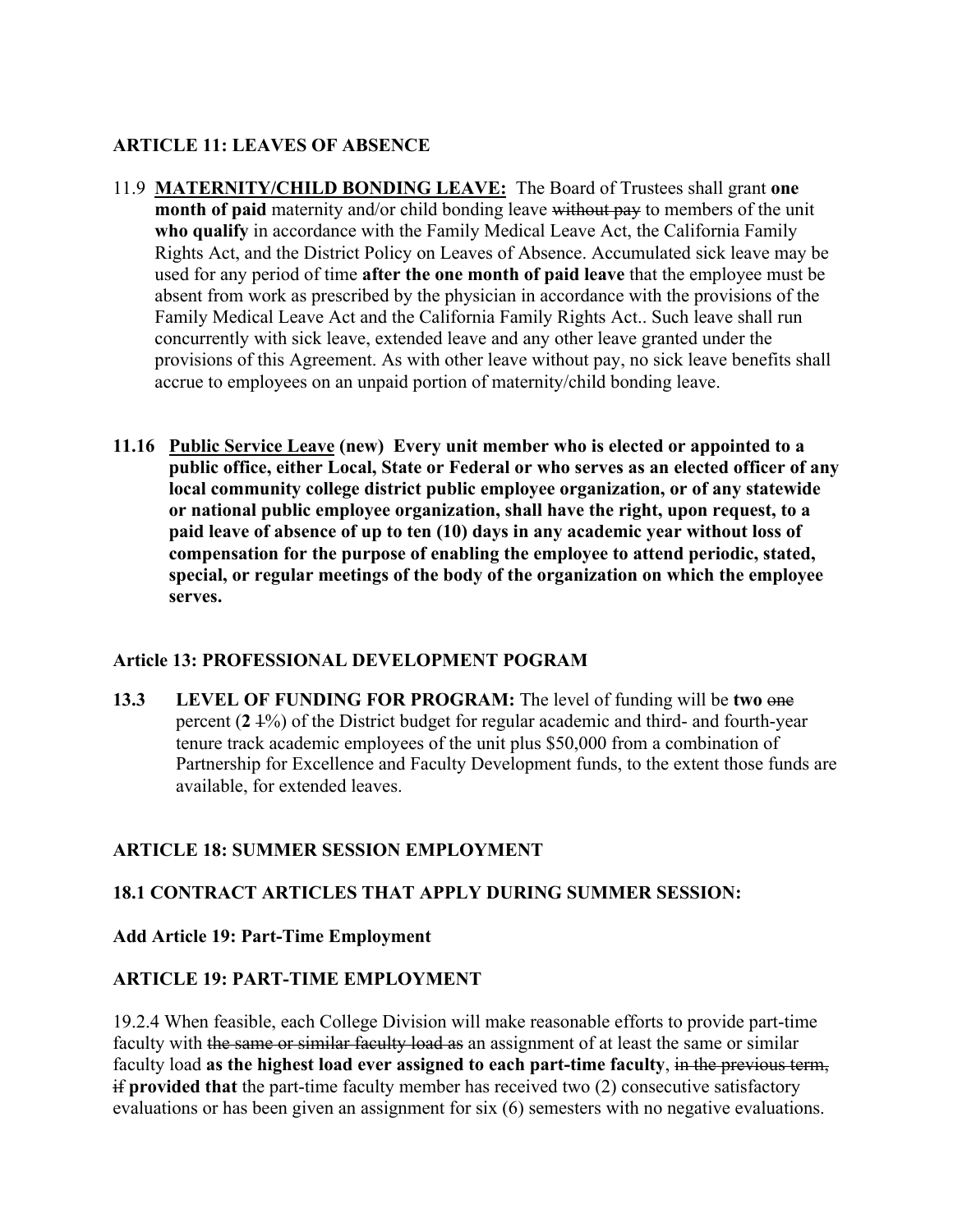19.2.6 If, during any semester, there are more part-time faculty members than there are available assignments, and if all of the criteria for determining assignments that are defined in 19.2.1 and 19.2.2 above have been met to the satisfaction of the appropriate administrator then the remaining available assignments shall be offered to those part-time faculty members who are most senior according to the Seniority Lists as described in 19.1, with the most senior part-timers being offered at least the same faculty load as **the highest load each part-timer ever had** in the previous term, before a part-time faculty member with less seniority is offered an assignment.

19.2.9 **After assignments have been determined as provided in all preceding sections of this article, if there are any remaining classes to be assigned, or if additional classes become available at any time**, As provided in 19.2, 19.2.4, 19.2.6 and 19.2.8, when additional classes become available, after all the criteria for determining assignments that are defined in 19.2.1 and 19.2.2 have been met classes will be offered to the most senior part-time faculty members until their faculty load request is met (not to exceed 67% of full time or as prescribed by law.)

# **APPENDIX F: FACULTY LOAD CREDIT (FLC) ALLOCATION**

Increase all lab assignment schedules to 1 FLC per hour.

Incorporate the MOU on Distance Education into the main contract, and add language on intellectual property.

New Language:

I. Add the following language on class assignment:

# **Class Assignment**

**Before teaching schedules are assigned, each faculty member shall be provided an opportunity to present in writing his/her schedule preferences with regard to courses to be taught, day and evening classes (minimization of time period between the Instructor's first and last class each day and maximization of the time period between the end of the Instructor's last class one day and the beginning of the Instructor's first class the following day), off-campus classes, number of different course preparations, maximum consecutive hours of lecture/laboratory hours, the desire for overload, and room preferences. The faculty member should also have the right to present their preferences regarding modality of instruction (in-person/online/hybrid/HyFlex).**

**The administrator shall not arbitrarily disregard the faculty member's preferences. When the work assignment for each teaching faculty member is prepared, primary consideration will be given to the preferences, qualifications, seniority, experience, and job performance of the faculty member. At the request of the affected faculty member(s), the administrator will put in writing the reasons for denying the preference and forward the response to the**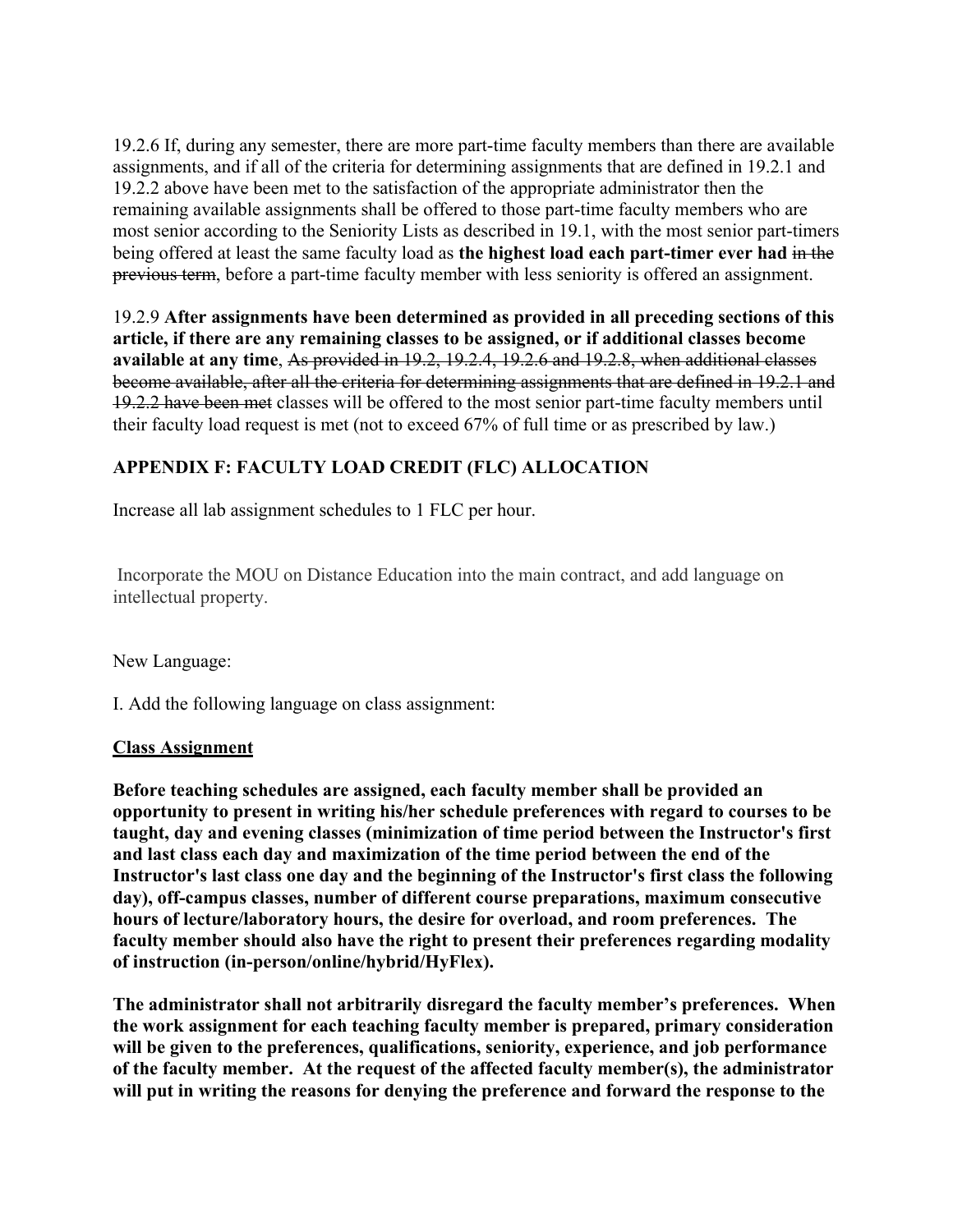**affected faculty member(s) and a copy to the Union. If the faculty member, after discussing the schedule with his/her administrator, is not satisfied, he/she may appeal to the appropriate Vice President.**

**The assignment for a regular teaching faculty member shall be limited to a maximum of three (3) different preparations during any semester unless the faculty member agrees to accept additional preparations or additional preparations are needed to complete the employee's full annual load. Laboratories that are part of a lecture course and are delivered separately from the lecture course constitute a different preparation than the lecture course.**

II. Add the following language on class cancellation:

**XX.X CLASS CANCELLATION: Scheduled classes shall be cancelled only after written notification by the appropriate administrator/designee is sent to the instructor. The written notification is to be issued on or around twenty days before the first day of instruction. No class shall be cancelled more than 20 days prior to the first day of the class.**

**XX.X.1 Without the Consent of the Instructor** 

**XX.X.1.1 A class may be cancelled within twenty (20) days before the class starts if the enrollment is less than 50% of the class enrollment minimum;** 

**XX.X.1.2 During the first two weeks of instruction, a class may be cancelled if enrollment is less than 60% of the class enrollment minimum;** 

**XX.X 1.3 Classes shall not be cancelled after the second week of instruction without the consent of the instructor.** 

**XX.X.2 With the Consent of the Instructor: Classes may be cancelled with the consent of the instructor at any time.** 

# **XX.X REASSIGNMENT OF FACULTY WITH CANCELED CLASSES**

**XX.X.1 A faculty member, whose regular load (1.0) has been displaced through cancellation and the immediate dean shall consult and agree on the alternative(s) to complete the faculty member's regular load.** 

**XX.X.2 If no agreement can be reached between the dean and the faculty member, the faculty member may choose among any unstaffed instructional assignment in one of the faculty members FSA's.** 

**XX.X.3 If no such unstaffed instructional assignment which falls within the normal work assignment exists, then the faculty member and the division Dean will collaboratively choose an instructional assignment in one of the faculty members FSA's.**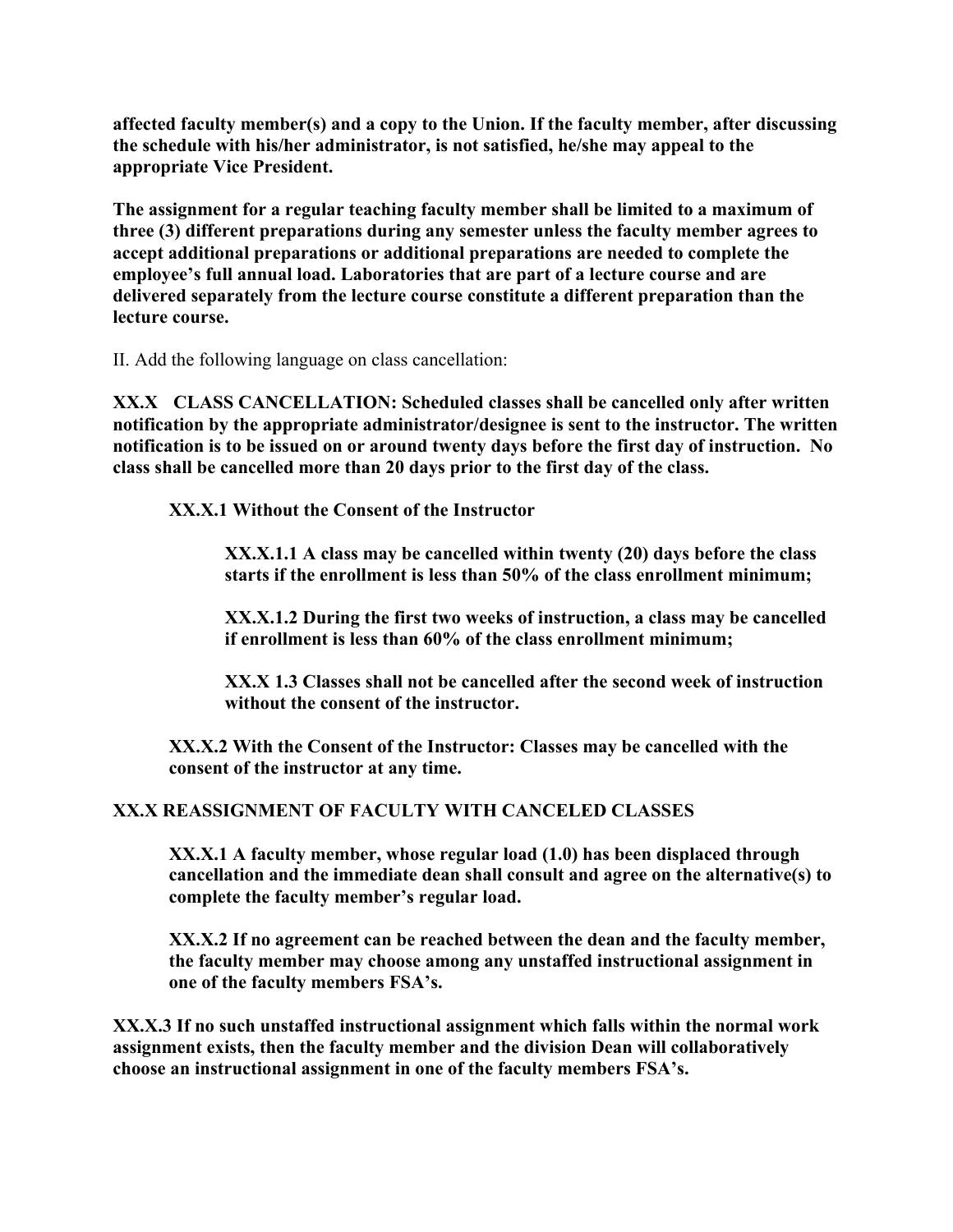**XX.X.4 If none of the above is chosen, the dean may assign any instructional assignment to the faculty member in one of his/her FSA's.** 

**XX.X.5 In the situation where the above alternatives do not exist or are not chosen, the faculty member shall work with the dean a plan to make up the deficit within three (3) years.**

III. Add the following new articles:

**Article XX: Academic Freedom**

**1. The District and AFT are unequivocally and unalterably committed to the principle of academic freedom in its true sense which includes freedom to study, freedom to learn and freedom to teach and provide educational professional services to students. Freedom of expression and academic freedom support the District's belief in inquiry, informed debate and the search for truth. Freedom of expression and academic freedom are necessary to provide students and employees with a variety of ideas, to encourage them to engage in critical thinking and to help them understand conflicting ideas and opinions.**

**2. Academic freedom encompasses the right of an instructor to teach and discuss in the classroom unpopular and controversial subjects, and for counselors, librarians and other academic employees to provide relevant and appropriate student services.**

**3. Interference with or censure of an academic employee by District officials or by outside individuals or groups because of the faculty member's introduction of unpopular and controversial subjects or provision of relevant and appropriate educational professional services to students is precluded by the principle of academic freedom.**

**4. The parties acknowledge the fundamental need to protect faculty from censorship or restraint which might interfere with their obligation to pursue truth in the performance of their teaching or other educational functions. The District's faculty have the right to express their opinions on issues directly or indirectly related to their professional activities, and any other issues, whether these opinions are expressed in the classroom, in shared governance or labor relations matters, elsewhere on campus, at college-related functions or in other media or settings. The rights of academic freedom and freedom of expression apply to the reasonable use of District computing resources, including e-mail and internet access.**

**5. Employment by the District does not in any way restrict or limit the Federal First Amendment and California Constitutional rights of expression that faculty enjoy as members of their communities. Faculty members are free to speak and write publicly on any issue, as long as they do not indicate they are speaking on behalf of the District.**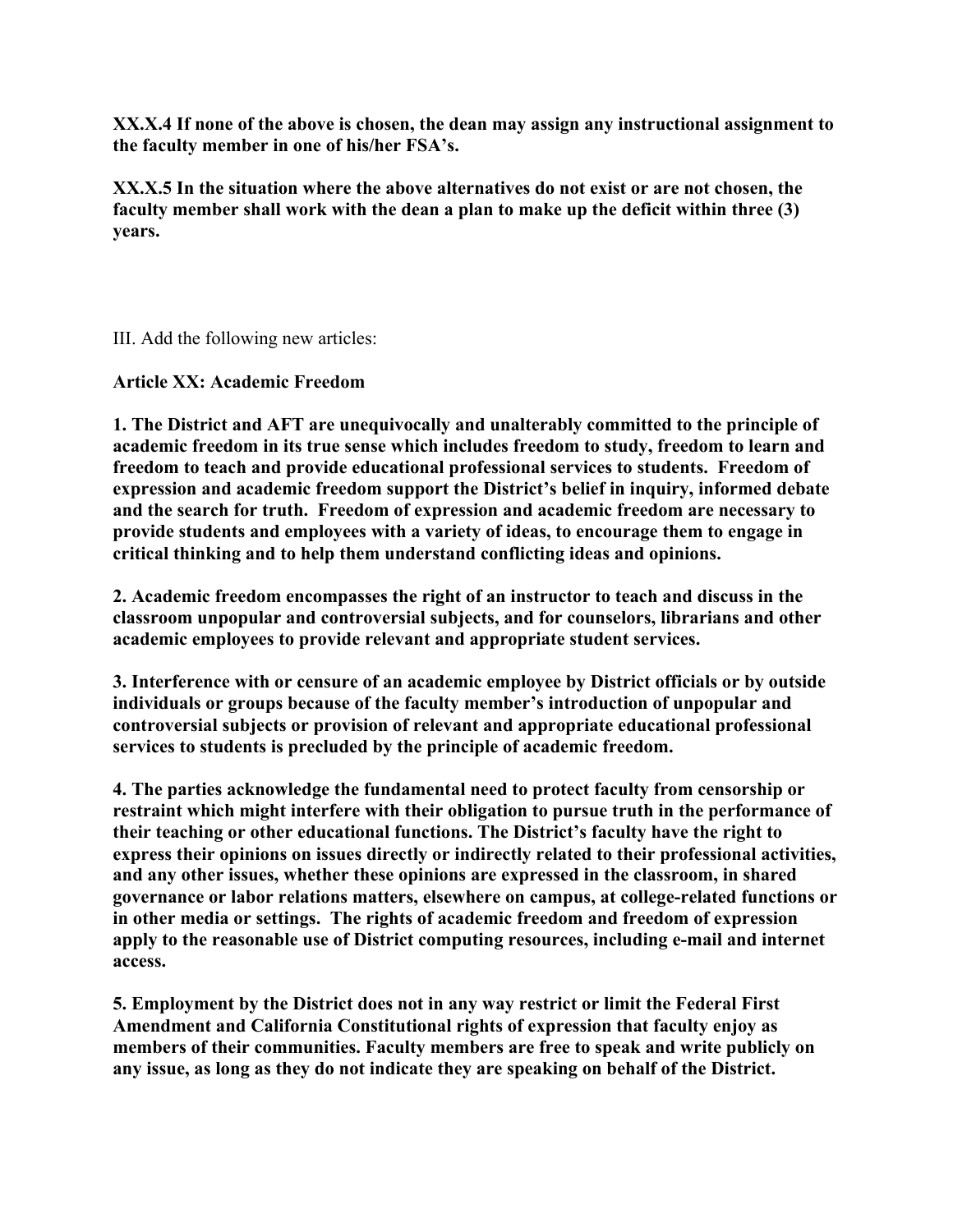**6. Protecting freedom of expression and academic freedom is the responsibility of the college community. Therefore, in a climate of openness and mutual respect, free from distortion and doctrinal obligation, the District protects and encourages the exchange of ideas, including unpopular ones which are presented in a spirit of free and open dialogue and debate.**

**7. Academic freedom does not include use of discriminatory, discourteous, offensive, abusive conduct or language while in performance of District employment.**

**8. Faculty members shall maintain the exclusive right and responsibility to determine the grades they assign on the basis of their professional judgment. The grades given to each student for any course of instruction taught shall be determined by the instructor of the course, and the determination of the student's grade by the instructor--in the absence of mistake, fraud, bad faith, or incompetence--shall be final.**

**Article XX: Reasonable Accommodation**

**1. The Parties agree that they are required to provide reasonable accommodations for persons with disabilities in order to comply with the provisions of the Americans with Disabilities Act and the Fair Employment and Housing Act, as amended by the Prudence Kay Poppink Act.**

**2. If there is a conflict between a proposed accommodation and this Agreement, the District will notify the Union and, upon request, meet with the Union within ten (10) business days to attempt to resolve the issue. The parties may extend this time limit by mutual agreement. During the reasonable accommodation process, an employee has the right, upon request, to Union representation.**

**3. When an employee requests an accommodation pursuant to the ADA and the Fair Employment and Housing Act, as amended by the Prudence Kay Poppink Act, the District shall meet with the employee and, at the request of the employee, with the employee's Union representative. The District will inform the employee and the representative of the status of the employee's request for an accommodation and of the resolution of the request. As necessary, and on a case-by-case basis, the District will meet with the Union representative to review problems concerning reasonable accommodation.**

**4. Human Resources shall maintain files on formal reasonable accommodation requests that include information related to: status of accommodation requests and the resolution of closed accommodation requests.**

**5. Following a reasonable period of time after the employee has submitted the information required for a reasonable accommodation but not later than thirty days, the District shall provide a written response to the employee's request. The written response shall include an update on the status of the employee's request. When the District grants an accommodation, the District shall provide a written description of the accommodation to the employee. If no accommodation is granted, upon request the District shall provide a**